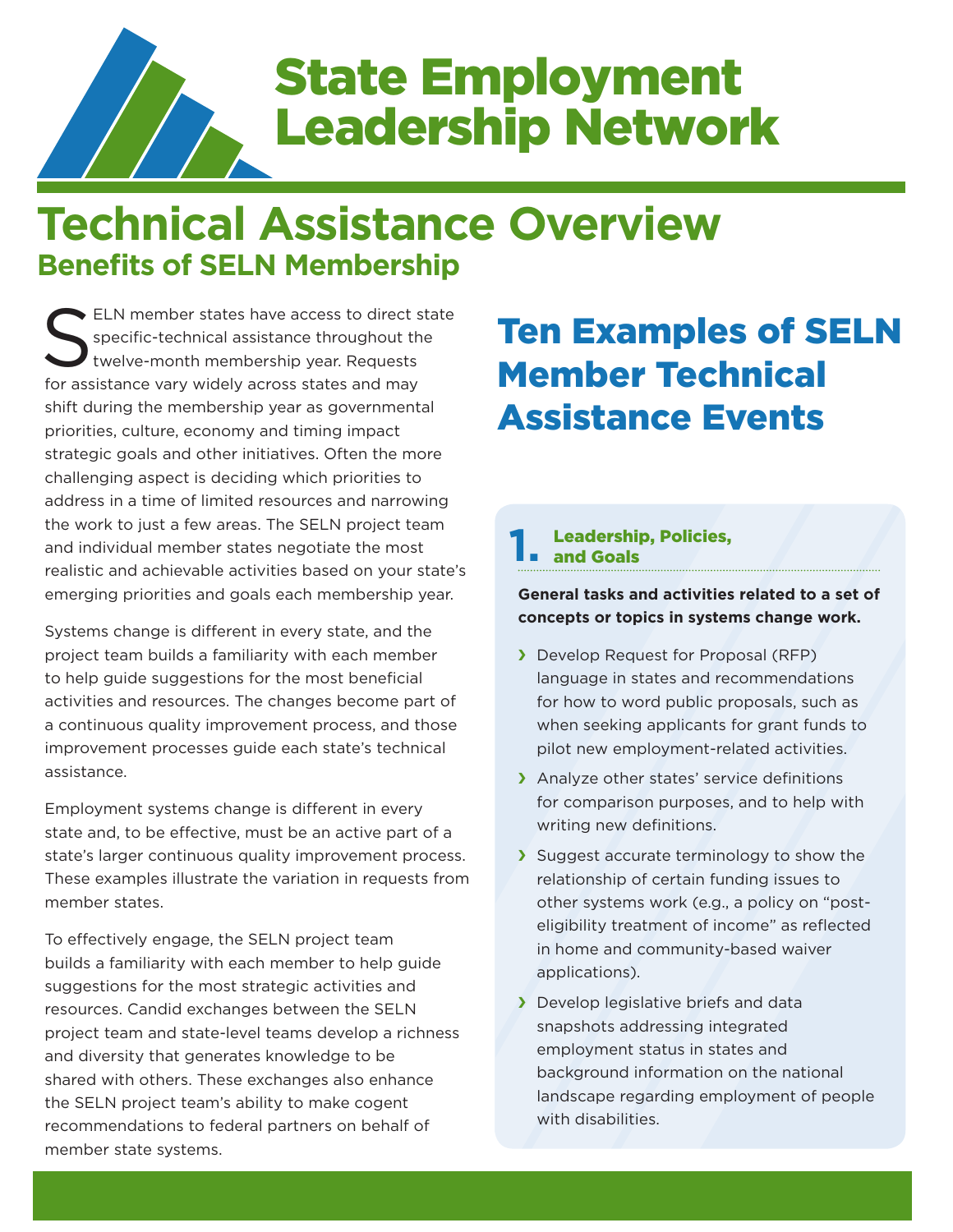### Training and Technical Assistance, 2. Training and Technical Assistance,<br>
2. Including Workforce Development<br>
2.

**States need a strong, competent workforce to increase the number of individuals who are successful in individual, integrated jobs. State policies and programs cannot be successful when people in the field are unfamiliar with new service delivery models and support strategies.**

- > Build a slate of nationally known training providers to help increase the professional competencies of paid staff, and facilitate interviews with each organization on the list. Assist the state with selecting one provider to develop a customized employment-training program for in-person and online instruction for staff across the state.
- $\sum$  Provide in-state training to increase the understanding of the value and key role support coordinators play in assisting individuals with intellectual and developmental disabilities (IDD) to become gainfully employed.

#### Provider-Level Organizational Change **4.**

**The SELN project team engages with groups in states who are assisting service providers to realign business practices to support delivery of high-quality community-based employment services.**

- Support three providers who received a Money Follows the Person grant to work through a strategic assessment, participate in day-long site visits to discuss employment goals, and coach the agency in development of a realistic organizational change plan.
- $\blacktriangleright$  Identify provider organizations that have successfully shifted from traditional community programs, and host presentations by them for SELN members and their provider networks.

### Interagency Partnerships and Collaboration

**State IDD agencies must form effective relationships with other state and community partners to help systems and people achieve employment goals. Discussions are focused on the key questions to help make a shift toward individual, integrated employment across state partners.**

- Assist states to bring together families, businesses, vocational rehabilitation (VR), education departments, health services, and other state agencies to discuss new or renewed employment initiatives.
- S Work with the member state to revise existing memorandums of agreement or understanding, or to create new ones representing the key roles of systems partners.
- State Convene a leadership summit to discuss with senior state leadership roles and responsibilities within the state's human service systems.
- **Facilitate meetings between IDD staff and VR** staff to address key systems challenges, and then share takeaways and resulting actions.

## Communication **5.** Communic

**The SELN project team guides state agencies to plan and implement communication initiatives promoting community employment.**

- **F** Discuss and determine the audiences and goals of marketing initiatives. Based on these decisions, develop and evaluate marketing collateral.
- $\blacktriangleright$  Help develop and host an online survey to collect feedback from stakeholders on Employment First initiatives to inform a state's communication plan.
- Y Work with a cross-agency team to guide development of a marketing strategy in response to recommendations from the governor's task force.
- State marketing materials for targeted audiences.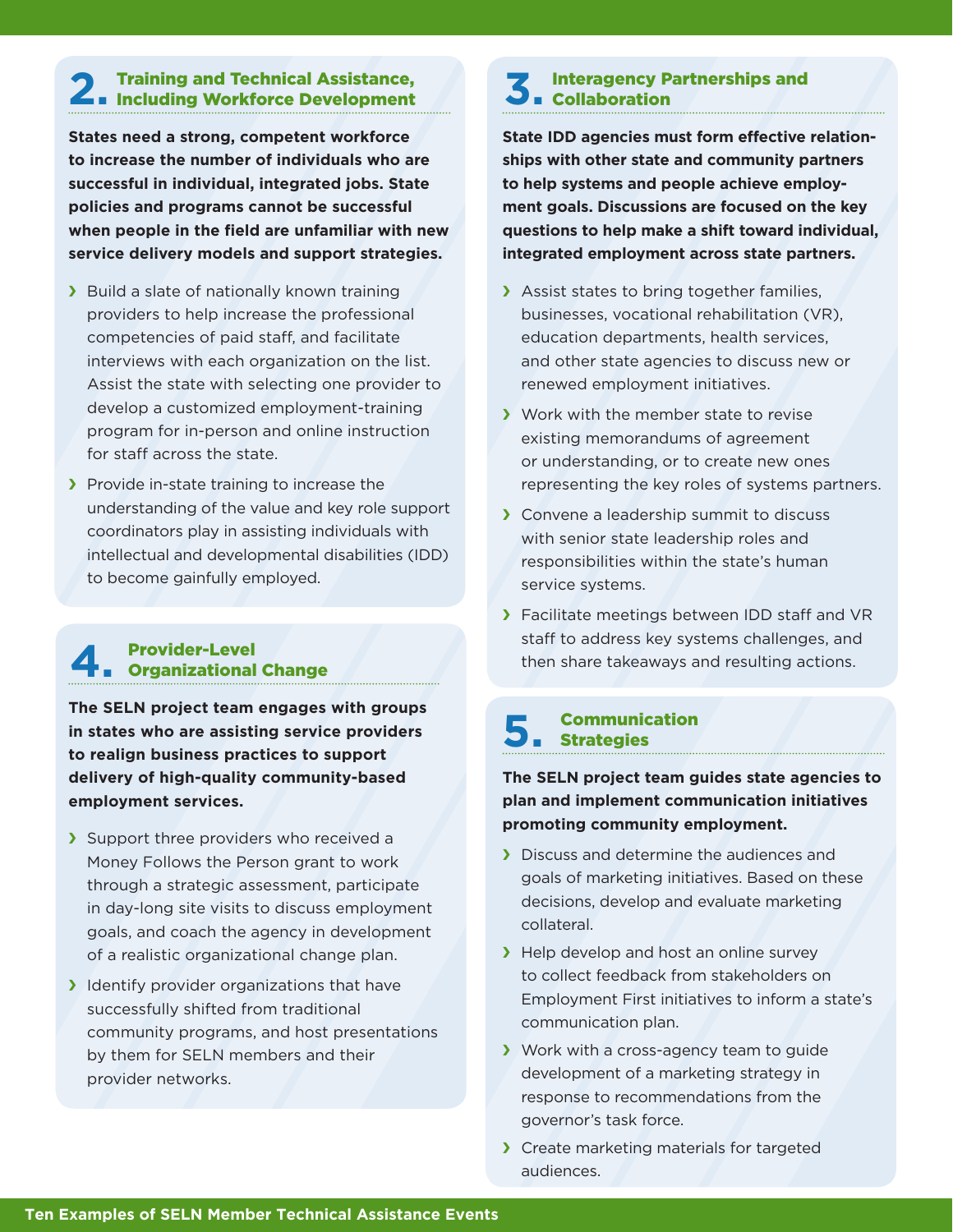## Financing, Contracting, and Funding Realignment **6.**

**The SELN project team assists member states with identifying funding-related barriers to achieving integrated employment outcomes and developing funding and contracting strategy.**

- **Fig. 2** Plan and host day-long discussions with key participants about how current funding strategies and methodologies need to be modified in support of integrated individual employment.
- Status Work in partnership with the SELN member state to ensure sequenced funding across systems is well understood and federal regulations are clarified in support of the state's employment goals.
- > Analyze and help develop a detailed plan to realign resources to reflect employment as the preferred outcome of day and employment services.

#### Services and Service Innovation **8.**

- States must structure and align services that facilitate and deliver best practices for employment supports to all individuals with developmental disabilities.
- **Fig. 2** Provide technical assistance in writing service definitions, developing support strategies, and creating policies that support stated employment goals.
- If Write a specific employment section for a state's individual support plan guidelines, to be implemented by case managers as they lead team meetings.
- **Figure 2** Present on service-related topics and innovations to a variety of audiences, including employment working groups, sub-committees, conference attendees, and family groups.

#### Performance Measurement and Quality Management **7.**

**The SELN project team guides member states in development and implementation of employment outcome data-collection processes, and discusses the benefit and utility of such systems.**

- Analyze state-specific data over a set of identified sources to provide a more detailed consideration of what the reported results really mean and possible steps to improve outcomes.
- **Design web-based platforms to make data** broadly available across several states. SELN staff can build and manage the web-based display and management tool, or work with a state's existing data management structure.
- **Discuss employment outcome data goals with** a state's management information systems staff. Discuss the data's unique qualities and features, the differences between employment services data and outcome data, and how these forms of data relate to other data collected by such a system.
- State Consult on the integration of employment outcome data into existing data and management information systems.
- **F** Develop data-related summaries and recommendations from provider-level data, sample individual provider report templates, and wage and hour report data.

In the past year, with the multitude of new opportunities to advance Employment First efforts, the technical assistance and guidance from the SELN has been invaluable with building a system which empowers individuals with ascending to new heights in employment.

**—Duane Shumate, Missouri**